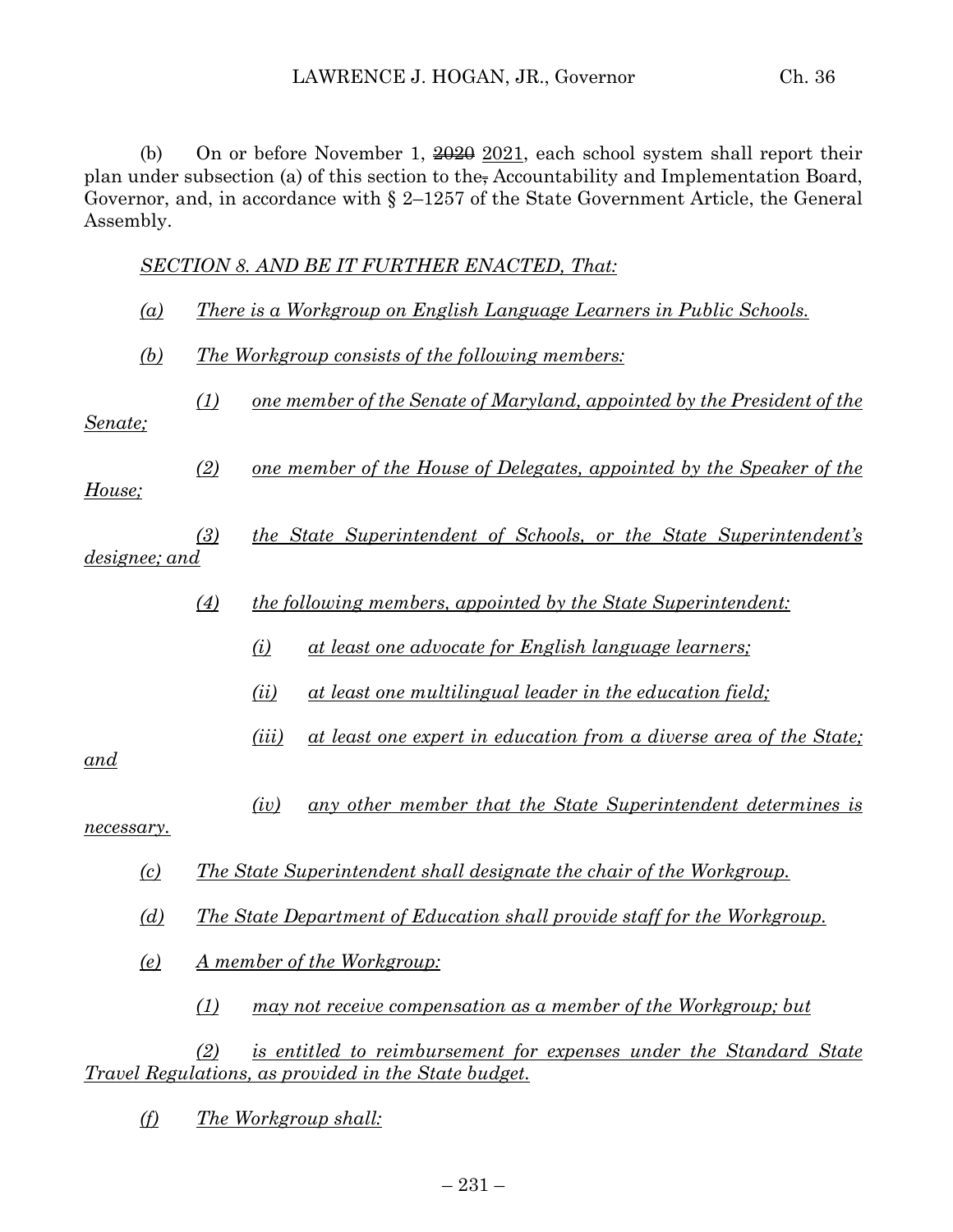*(1) collect data on:*

*(i) the number of English language learners at each public early childhood, primary, and secondary school in the State;*

*(ii) the percent of English language learners in the total student population at each public early childhood, primary, and secondary school in the State;*

*(iii) the services available to English language learners in public early childhood, primary, and secondary schools throughout the State and the effectiveness of those services; and*

*(iv) the accessibility of public early childhood, primary, and secondary school teachers, administrators, and staff to English language learners and their families, including whether:*

*1. bilingual front office staff are available to assist parents;*

*2. security personnel at the school are able to assist English language learners, especially in the event of a safety concern;*

*3. guidance counselors at the school are able to work effectively with English language learners; and*

*4. teachers and classroom aides at the school are able to effectively teach and work with English language learners;*

*(2) review methods of teaching and providing other services to English language learners in public early childhood, primary, or secondary schools, including methods used:*

*(i) in the State, other states, and other countries;*

*(ii) for recruiting and retaining bilingual teachers and staff, including security and administrative staff who speak Spanish; and*

*(iii) for recruiting teachers from other countries who speak Spanish or other languages and only need to obtain a Maryland teaching certificate to teach in the State; and*

*(3) make recommendations on improving the education of English language learners in public early childhood, primary, or secondary schools in the State, including whether additional funding should be provided.*